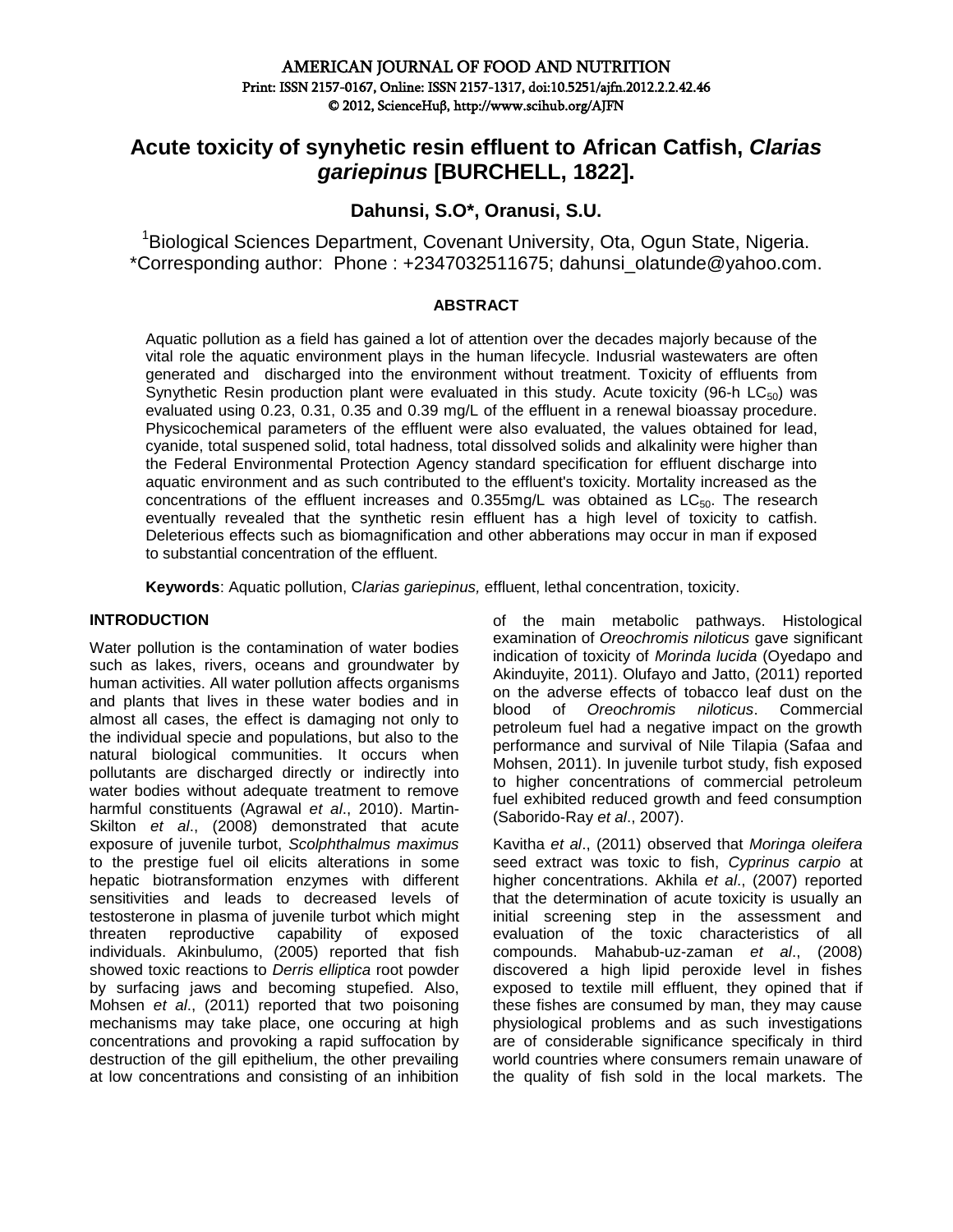purpose of fish acute toxicity is for decision whether a certain xenobiotic is dangerous for the environment. Acute toxicity tests are short term tests designed to measure the effect of toxic agents on aquatic species during a short period of their life span (Ebrahimpour *et al*., 2010)

The objectives of this study therefore is to investigate the toxicity of synthetic resin effluent to the African catfish, *Clarias gariepinus.*

# **MATERIALS AND METHODS**

**Test Chemical**:- The effluent used for this reseach was obtained from a factory in Sango-Ota Industrial Estate, producing synthetic resin, chemical additives and emulsions. The effluent was collected in batches over a period of time and then pooled together to avoid variability in concentration and was refrigerated immediately to prevent further microbial growth.

**Test Organism**:- *Clarias gariepinus* weighing between 0.4 to 0.5kg were employed for this test since variability in size may lead to different responses to the effluent of the same concentration. They were procured from a commercial Agricultural farm in Ogbomoso, Oyo State. The test organisms were kept in a large plastic container that has already been washed and rinsed with 5% potassium trioxonitrate to remove any adhered metals and thereafter acclimatized for a period of fourteen days. During this period of acclimatization, renewal bioassay was employed and fishes were fed twice daily (12 hourly) with already formulated fish feed with about 40% crude protein content. Aerators were employed for proper oxygen dissolution during the exposure period.

**Physicochemical Analysis:-** The physicochemical analysis of the effluent was carried out prior to the laboratory experiment to quantify the concentrations of the metals and other parameters in the effluent of study using the APHA/AWWA/WEF (1999) Standard method for examination of water and waste waters.

**Acute Toxicity Test:-** After the acclimatization period, range finding test was carried out to determine the definitive concentrations to be used for the acute evaluation test. This is in agreement with Rand, (2008) who reported that that range finding acute test is conducted to pin point exposure concentrations, the definitive acute test is first conducted to estimate  $LC_{50}$  of the chemical to which the organisms are exposed. Five plastic bowls were labeled  $A - E$  with each having a replicate and the test solution (effluent) was thoroughly mixed by

pouring into a big plastic bowl before exposing the test organism in the labeled plastic bowl. The varying concentrations used were A= 0.00mg/L serving as control, B= 0.23mg/L, C=0.31mg/L, D= 0.35mg/L and E=0.39mg/L respectively. The experiment was monitored for 96 hours to determine the  $LC_{50}$ . Mortalities were recorded at intervals and the following were determined;

- a. Total number of death (mortality) after 96 hours
- b. The percentage mortality at 96 hours

c. The  $LC_{50}$  which is the concentration at which half or 50% of the test organism died on exposure

Since the organisms were exposed for 96 hours, the 96-h  $LC_{50}$  was determined from the graph of percentage mortality against concentration. Arithmetic Graphic method was used to determine the 96-h  $LC_{50}$ .

#### **RESULTS AND DISCUSSION**

Result:-

**Physicochemical Characteristics of Synthetic Resin Effluent**:- This is shown in (Table 1). The data obtained have some of its values conforming to FEPA, (1991) specifications for maximum limits allowed for effluent discharge into water bodies while the values for lead, cyanide, total hardness, oil and grease do not conform to the standard.

| Table 1:- Physicochemical characteristics of synthetic |  |  |
|--------------------------------------------------------|--|--|
| resin effluent                                         |  |  |

| <b>Parameters</b>            | <b>Experimental</b> | <b>FEPA 1991</b>     |
|------------------------------|---------------------|----------------------|
|                              | <b>Values</b>       | <b>Specification</b> |
| pН                           | 6.7                 | $6.5 - 8.5$          |
| $D.O$ (mg/L)                 | 2.6                 | 5.0                  |
| $B.O.D$ (mg/L)               | 0.4                 | 50                   |
| T.S.S (mg/L)                 | 72                  | 30                   |
| IRON (µg/L)                  | 0.6387              | < 1.00               |
| $\overline{C}$ ADMIUM (µg/L) | N.D                 | 5.00                 |
| CHROMIUM (µg/L)              | 0.05                | < 1.00               |
| CYANIDE (µg/L)               | $14\muq/L$          | 5.0                  |
| LEAD (µg/L)                  | 9.5765              | < 1.00               |
| COPPER (µg/L)                | 0.0775              | $5.8 - 6.0$          |
| ZINC (µg/L)                  | 0.3484              | < 1.00               |
| T.D.S (mg/L)                 | 32.4                | 2000                 |
| $T.S$ (mg/L)                 | 3.96                | N.P                  |
| OIL and GREASE               | 12.5                | 10                   |

 $N.D = not detected; NP = not provided$ 

**Behavioural Responses:-** During the toxicity test, *Clarias gariepinus* exhibited distress behavioural responses due to the effects of the synthetic resin effluent. These were noticed by the sudden change in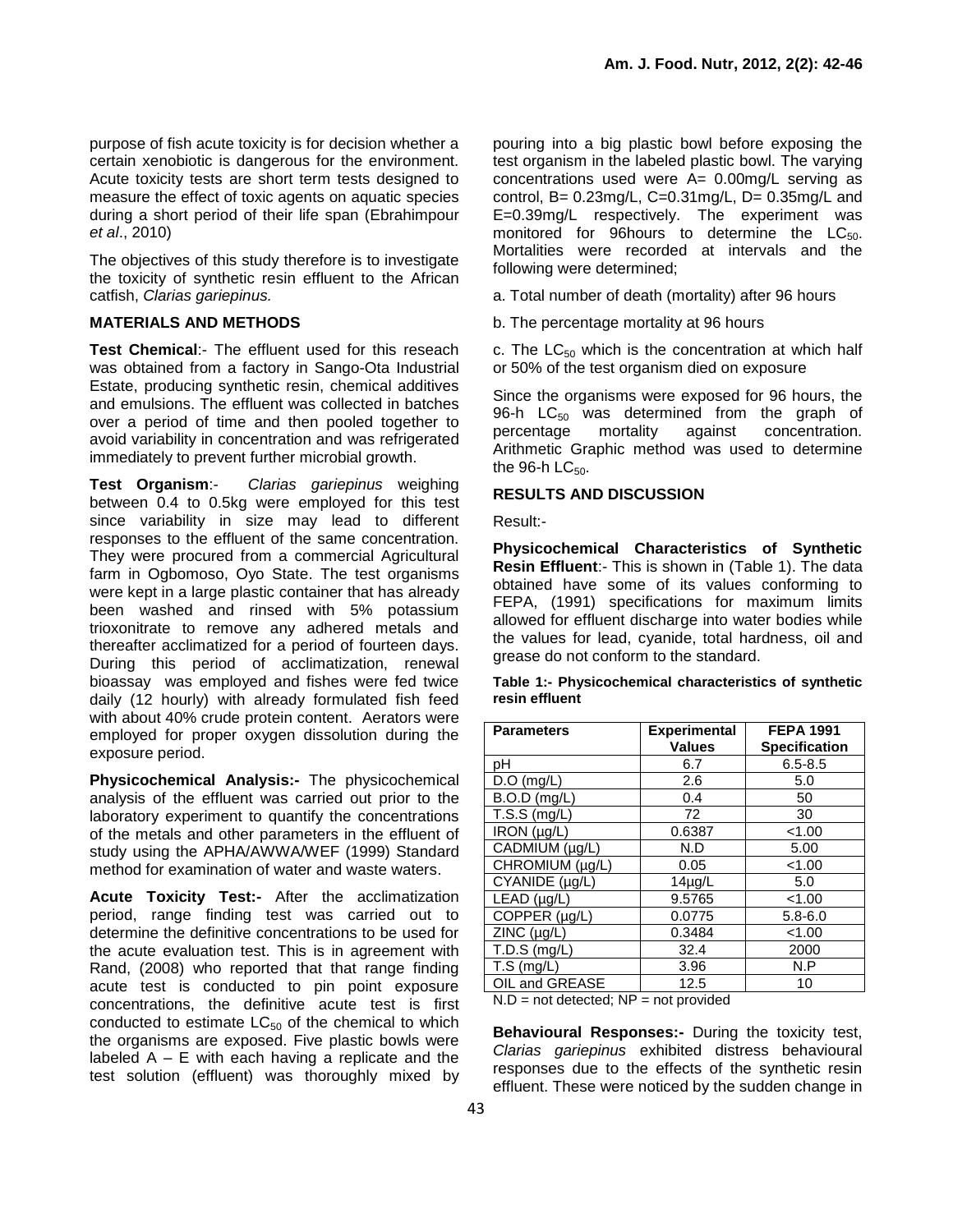the organism's response to the environment such as erratic swimming , gasping for breath and frequent surfacing which increases as the concentration increases. As the experiment progressed, the test organisms were seen to get weaker, with ventral surface turned upward and those that couldn't tolerate the concentrations any longer went into comatose. Normal behaviour were however observed in the control.

**Weight Change:-** At the end of the evaluation, samples were taken from all concentrations and weighed. The weight of the test organisms were found to have undergone reduction with shrinkage noticed at the head region.

**Mortality:-** The result of the acute toxicity shows very low mortality level in the lower concentrations while maximum mortality was observed in the highest concentration. Figure 1 shows the percentage mortality of the test organisms while (Figure 2) shows the arithmetic graph of percentage mortality against concentration for the acute evaluation. The 96-h  $LC_{50}$ was extrapolated to be 0.355187mg/L.



**Fig 1. Percentage mortality of** *Clarias gariepinus* **exposed to lethal concentrations of synthetic resin effluent**



**Fig 2. LC<sup>50</sup> Determination for** *Clarias gariepinus*  **exposed to lethal concentrations of synthetic resin effluent**

#### **DISCUSSION:**

When organic matter content is abnormally high in an aquatic environment, the oxygen content reduces, this in turn disrupt the behavioural responses of the organisms and eventually bringing the general fitness of the natural population in that environment to the minimal. The synthetic resin effluent examined in this work was found to be high in total suspended solid (TSS), low biochemical oxygen demand (BOD), low dissolved oxygen (DO), low total dissolved solids (TDS) and high lead and cyanide content which shows the effluent to be toxic for discharge into the aquatic environment. The abnormalities observed prior to mortality is an indication of depleted oxygen content due to higher demand for oxygen, this corresponds to the findings of Adewoye *et al*., (2005) that the observed characteristics features may have resulted from the organic loads in the wastewater and to different concentrations of toxicants. The high degree of lead and cyanide found in the effluent may have contributed a significant synergistic effects which resulted in the breakdown of vital metabolic functions that led to high mortality observed especially in the highest concentrations and this corresponds to the discovery of Van-Dyk *et al*., (2007) that the harmful effects of heavy metals pollution of fish depend on the duration of the exposure (chronic or acute) and the concentration level of the specific metal.

Behavioural changes were not observed at low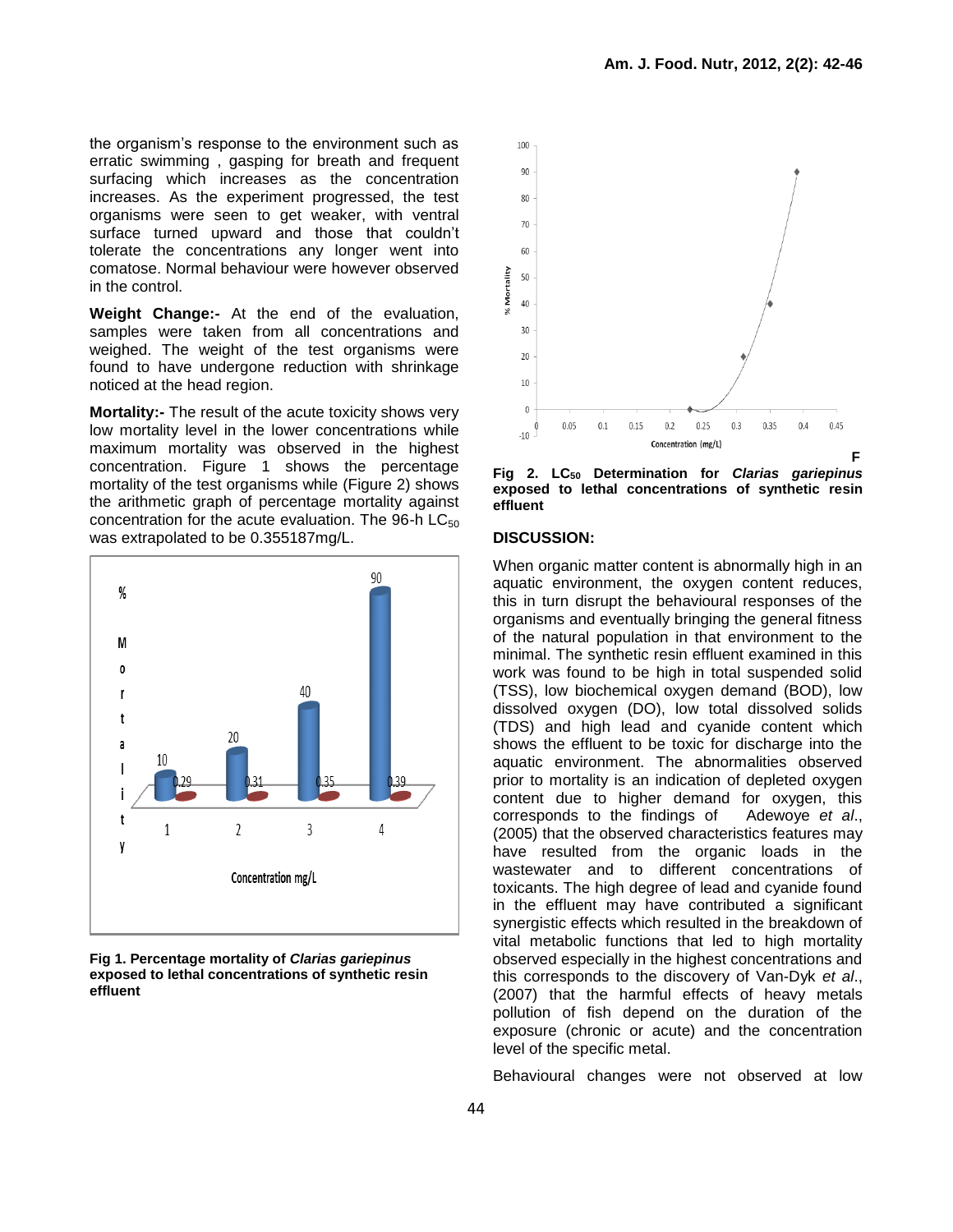effluent concentrations, this shows that fishes tolerated low concentrations of the pollutants thus the observed reduced mortality. This corresponds to the findings of Oyedapo and Akinduyite, (2011) that when the concentration of the toxic substance is higher than what the homeiostasis of the fish can control, it result in death and cause damages in the fish opercula and may also cause physical damages to fish particularly on the skin, liver and gill surface.

The 96-h  $LC_{50}$  value for the acute test reported in this finding was 0.355187mg/L. This report is in tandem with the report of Kavitha *et al*., (2011). They observed the 96-h LC<sub>50</sub> value of Moringa oleifera seed extract for the freshwater, *Cyprinus carpio* to be high 124.0mg/L. Kumar *et al*., (2010) reported that the 24, 48, 72 and 96-h  $LC_{50}$  values of aqueous extract of *Euphorbia tirucalli* latex to the fish *Heteropneustes fossilis* was found to be 3.450µl/L, 2.516µl/L, 1.623µl/L and 1.315 µl/L respectively. Tiwari and Singh (2003) observed the toxicity of *Nerium indicum* leaf extract to the fish *Channa punctatus* and indicate that the toxicity depends on the solvent used for extraction; the  $LC_{50}$  value of diethylether, acetone, chloroform and methanol extract of *N. indicum* leaf extract were found to be 17.34mg/L, 40.01mg/L, 40.61 mg/L and 106.37mg/L, respectively. The 24-h  $LC_{50}$  value of neem leaf extract for *Prochilodus lineatus* was found to be 4.8gL−1 (Winkaler *et al*., 2007). Adewoye *et al.*, (2005) noted that at 96-h  $LC_{50}$  concentration, the fitness of the natural population of an aquatic environment would be relatively impaired and as the concentration increases, the mortality rate also increases. The 96h  $LC_{50}$  of 0.355187mg/L implies that at this concentration of the effluent in the aquatic environment, half of the entire natural population will become dead.

## **CONCLUSION**

Its evident from this study that increasing concentrations of the synthetic resin effluent when present in any water body could lead to abnormal bahavioural responses and dysfunction in fish health and general condition. Hence, adequate preventive measures must be taken to prevent the indiscriminate channelling of this effluent into our water bodies having in mind that man is the ultimate target of any negative consequences resulting from such acts. Effective hazard analysis and critical control point(HACCP) monitoring is therefor advocated. Modern technologies in effluent treatment should be embraced by all stakeholders in order to maintain friendly environment and good usage of our water

resources.

#### **REFERENCES**

- Adewoye, S.O., Fawole, O.O., Owolabi, O.D and Omotosho, J.S (2005). Toxicity of cassava wastewater effluent to African catfish: *Clarias gariepinus*. *Ethiop. J. Sci.,* 28(7): 189-1942.
- Agrawal, A., Pandey, R.S and Sharma, B (2010). Water pollution with special reference to Pesticide Contamination in India. *J. Water Resources and Protection.* 2: 432-448.
- Akhila, S.J., Deepa, S.S and Alwan, V (2007). Acute toxicity and determination of median lethal dose. *Current Science.* 93(7): 917-920.
- Akinbulumo, M.O (2005). Derris elliptica as anaesthetic agent on Nile Tilapia, *Orechromis Niloticus* (Linne, 1758). *Applied Tropical Agriculture*, 10, Special issue: 24-27.
- APHA/AWWA/WEF, (1999). American Public Health Association/American Water Works Association/Water Environment Federation 19th Edition, Standard Methods for Water and Wastewater Analysis, pp 28
- Ebrahinpour, M., Mosavisefat, M and Mohabbati, V (2010). Influence of water hardness on acute toxicity of copper and zinc on fish. *Toxicol. Industrial Health*. 6: 361-365.
- FEPA, (1991). Guidelines and Standards for Environmental Pollution in Nigeria. Federal Environmental Protection Agency., 238 p.
- Kavitha, C.K., Satyanarayanan, M.R and Senthil, K (2011). Toxicity of *Moringa oleifera* seed extract on some haematological and biochemical profiles in a freshwater fish, *Cyprinus carpio*. *Exp. Toxicol. Pathol.* (2011), doi:10.1016/j. etp.2011. 01.001.
- Kumar, A., Prasad, M.R., Mishra, D., Srivastav, V and Srivastav, V (2010). Toxicity of aqueous extract of *Euphorbia tirucalli* latex on catfish, *Heteropneustes fossilis*. *Ecotoxicol. Environ. Safe.,*73(7):1671–3.
- Mahabub-uz-zaman, M.D., Sarkar, S and Shahdat, M.D (2008). The effects of industrial effluent discharge on lipid peroxidase levels in punti fish, *Puntus sophore* tissue in comparison with those of freshwater fish. *Journal of food lipids*. 15(2):198-208.
- Martin-Skiltona, R., Saborido-Rey, F and Portea, C (2008). Endocrine alteration and other biochemical response in juvenile turbot exposed to the Prestige fuel oil. *Science of the Total Environment*. 404: 68-76.
- Mohsen, A., Gamal, O.E and, Sherien, H.H.H.S (2011). Acute Toxicity of water-born zinc in Nile Tilapia, *Oreochromis niloticus* (L.) fingerlings. Proceedings of the Ninth International Symposium on Tilapia in Aquaculture Shanghai, China. April 22nd-24th, 2011.